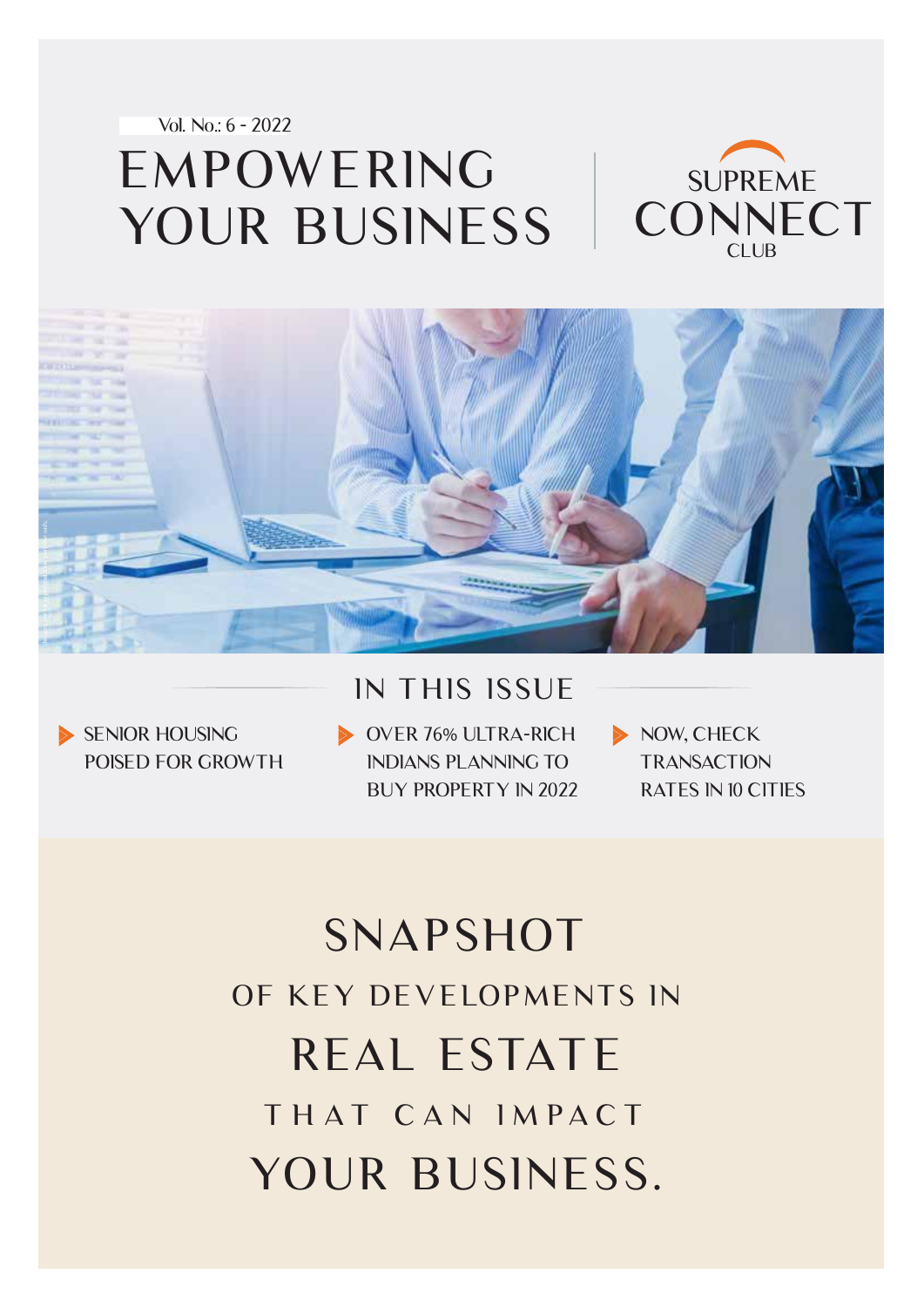

## SENIOR HOUSING POISED FOR GROWTH



• Demand for senior housing has gone up during the pandemic, says Housing.com's recent report, The Silver Economy: A perspective on senior living in India.

• "Senior Living Housing is poised to become an important residential asset class as demand for retirement homes is likely to grow exponentially over the next three decades with India's fast ageing population," says the company.

• The demand will be driven by a focus on health and well-being combined with a rapidly ageing population.

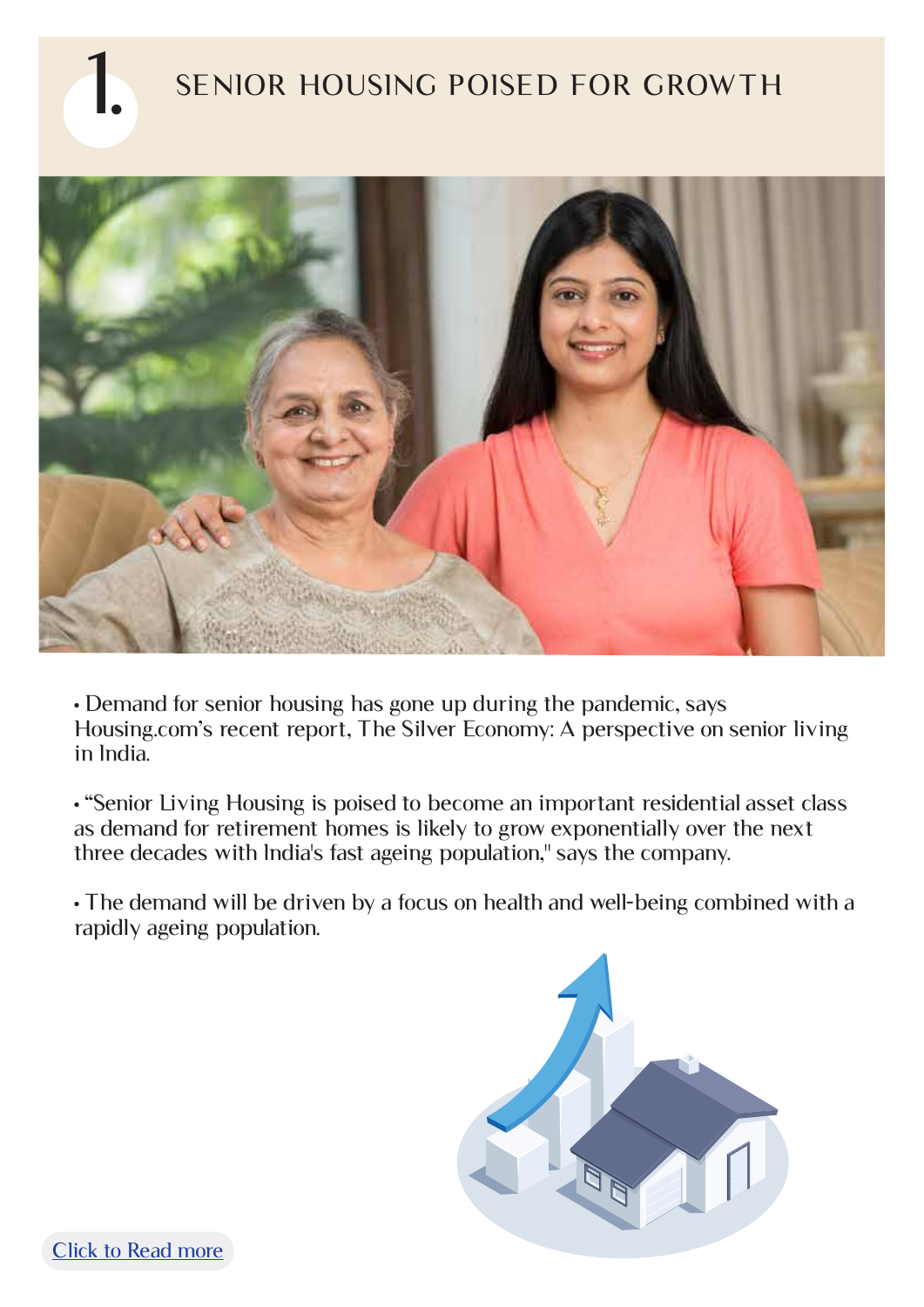### 2. OVER 76% ULTRA-RICH INDIANS PLANNING TO BUY PROPERTY IN 2022



• More than 76% of rich Indians are planning to buy property in 2022, with the majority opting for residential real estate, according to a recent India Sotheby's International Realty survey of over 200 HNIs and UHNIs.

• NDTV's The Property Show, which focused on luxury housing in its February 5 edition, highlighted the fact that rising incomes, stagnant prices and a change in mindset towards buying bigger and better homes have fuelled this demand.

• Experts said that though the luxury market had been impacted over the last few years, it is recovering, and the trend is here to stay.

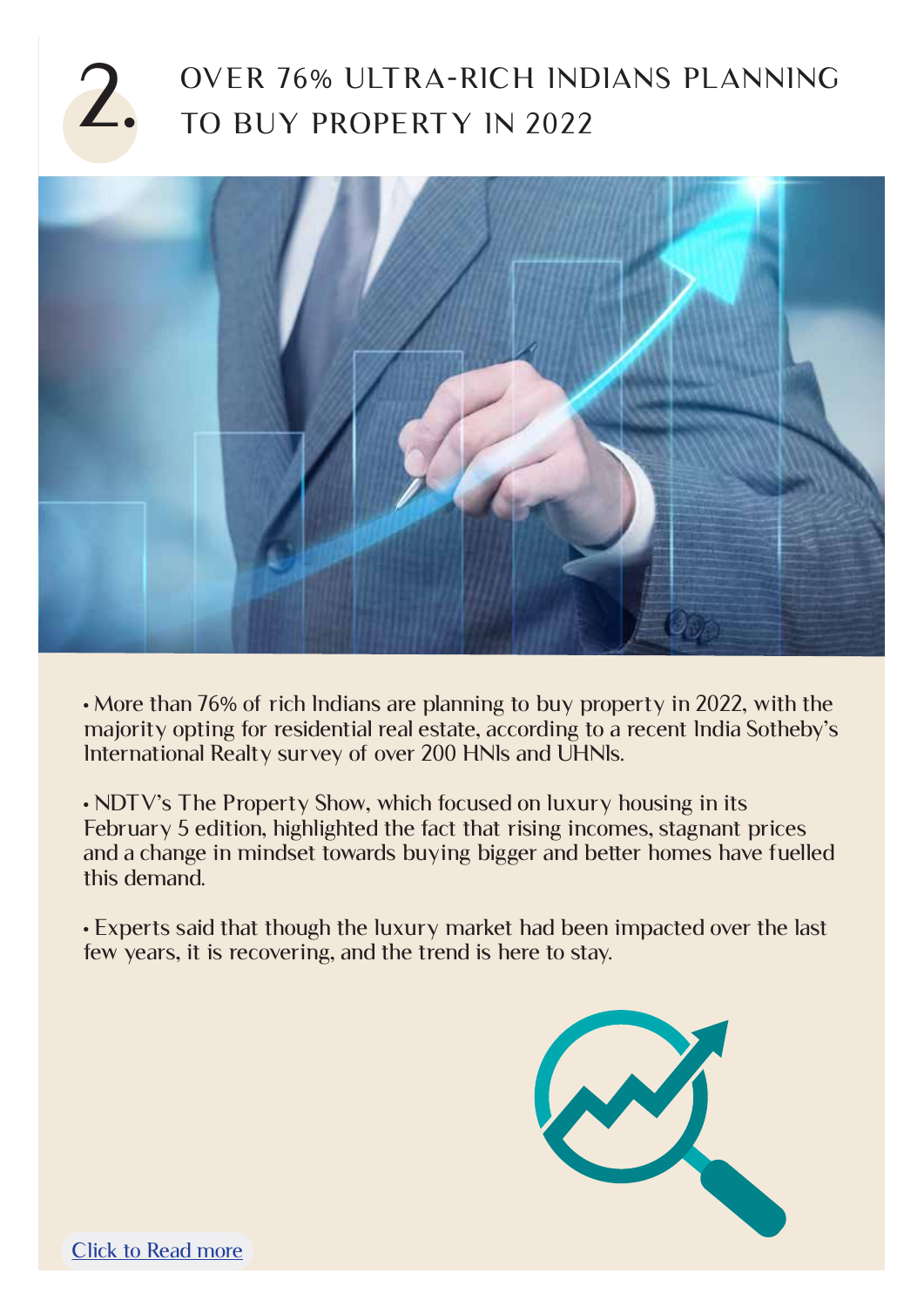

# RBI POLICY KEEPS HOME LOAN INTEREST 3. RBI POLICY

• RBI has kept the repo rate and reverse repo rate unchanged at 4% and 3.35% respectively.

• This means that homebuyers will continue to enjoy low-interest rates on home loans.

• Experts believe the move will lead to real estate sales exceeding pre-COVID levels.



[Click to Read more](https://www.cnbctv18.com/real-estate/with-key-policy-rates-unchanged-experts-say-real-estate-sales-will-exceed-pre-covid-levels-12436682.htm)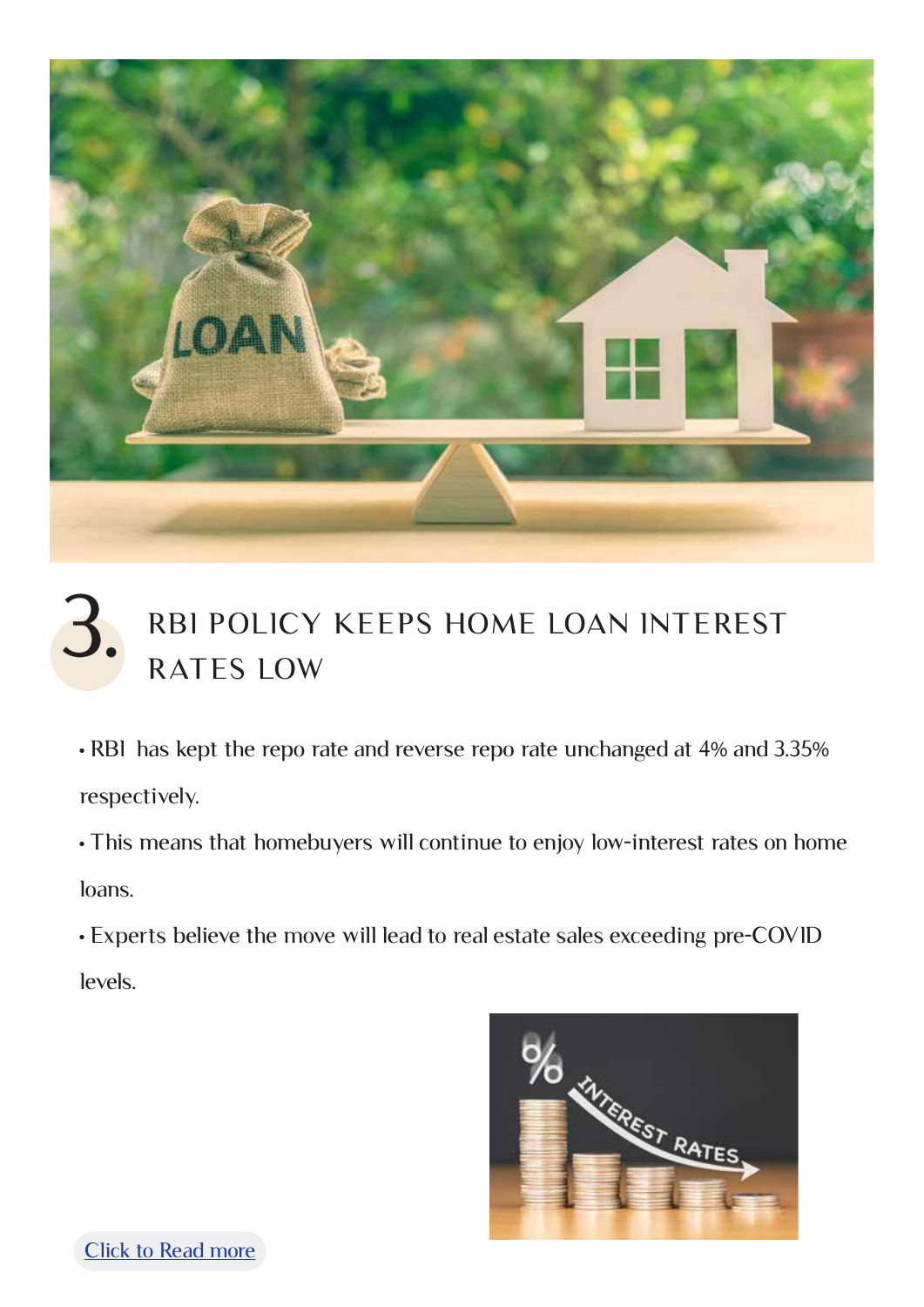

• Square Yards, a proptech firm, is making available prices of registered housing sale-lease deals in 10 cities on its platform.

• The company says that these will be actual prices as per the government's registration data, and will result in standardised and reliable information.

• The data spans 1.4 lakh buildings/projects, covering 8.6 million transactions in India.

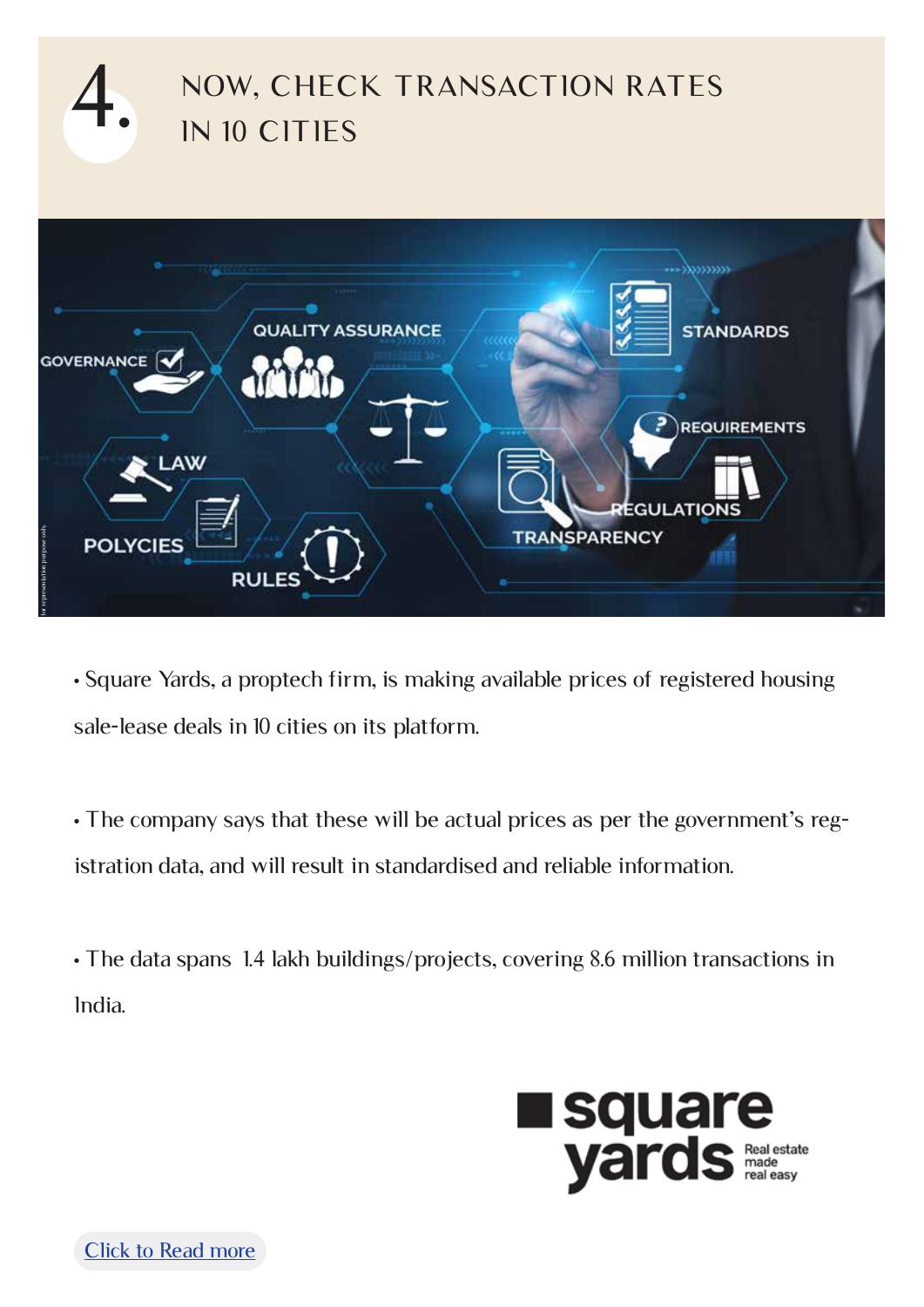

## 5. BUDGET 2022 PROPOSES TDS AMENDMENT FROM APRIL

• In Budget 2022, the finance minister has proposed that at the time of buying property, a 1% tax deduction at source (TDS) will apply on a non-agriculture immovable property of over ₹50 lakh on the basis of the sale price or the stamp duty value, whichever is higher.

• Currently, TDS is deducted on the consideration value of immobile properties.

• The move will help the government identify transactions where property is bought below its stamp value.

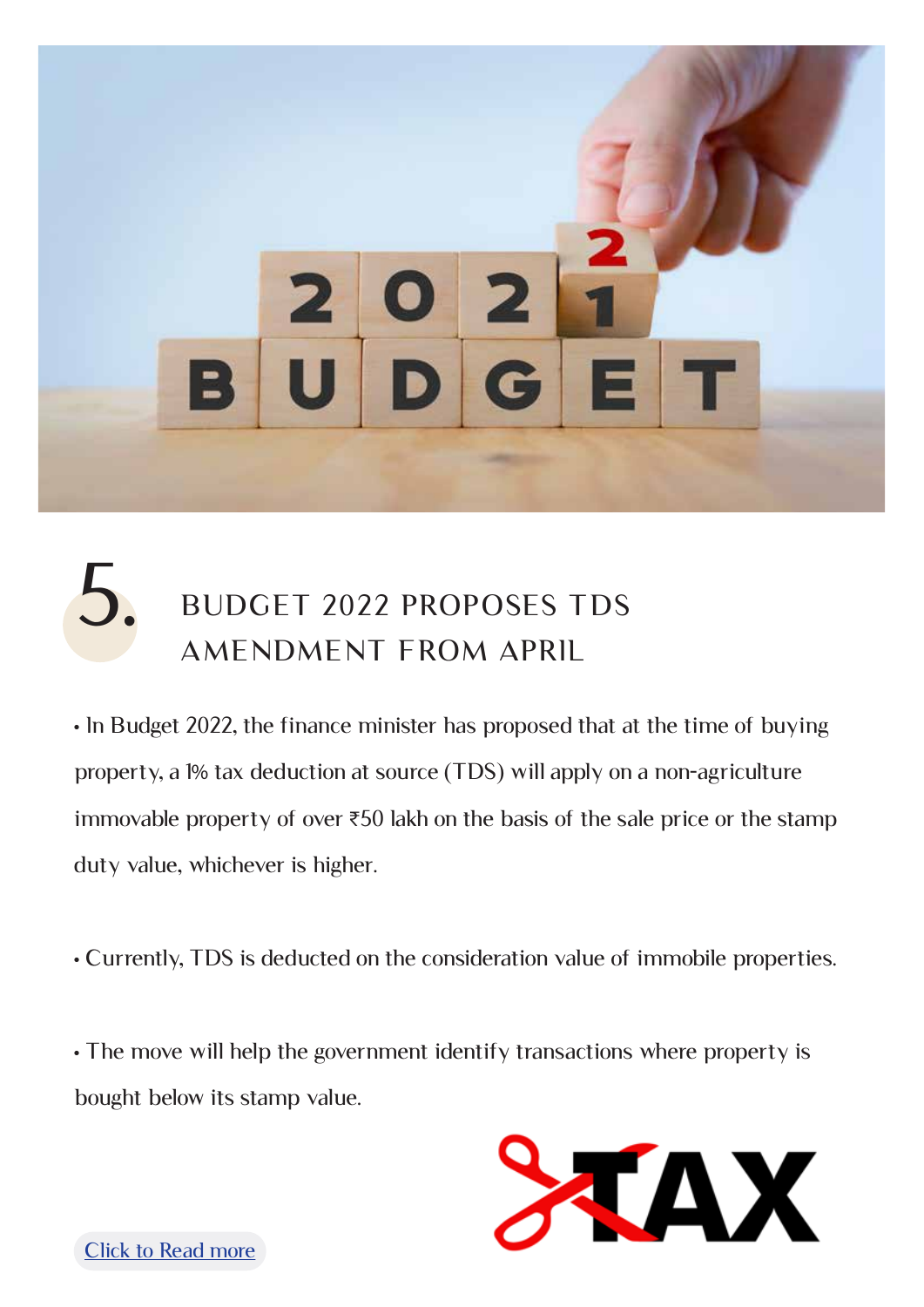

## NO PROPERTY TAX FOR FLATS UP TO 500 SQ. FT 6.

• In its recent budget, BMC has said that homeowners will get 100% relief from property tax for flats measuring up to 500 sq ft of carpet area.

• About 16,14,000 citizens will get property tax relief, said Mumbai municipal commissioner Iqbal Singh Chahal.



[Click to Read more](https://realty.economictimes.indiatimes.com/news/industry/bmc-presents-rs-45949-crore-budget-no-property-tax-for-flats-measuring-up-to-500-sq-ft/89324499)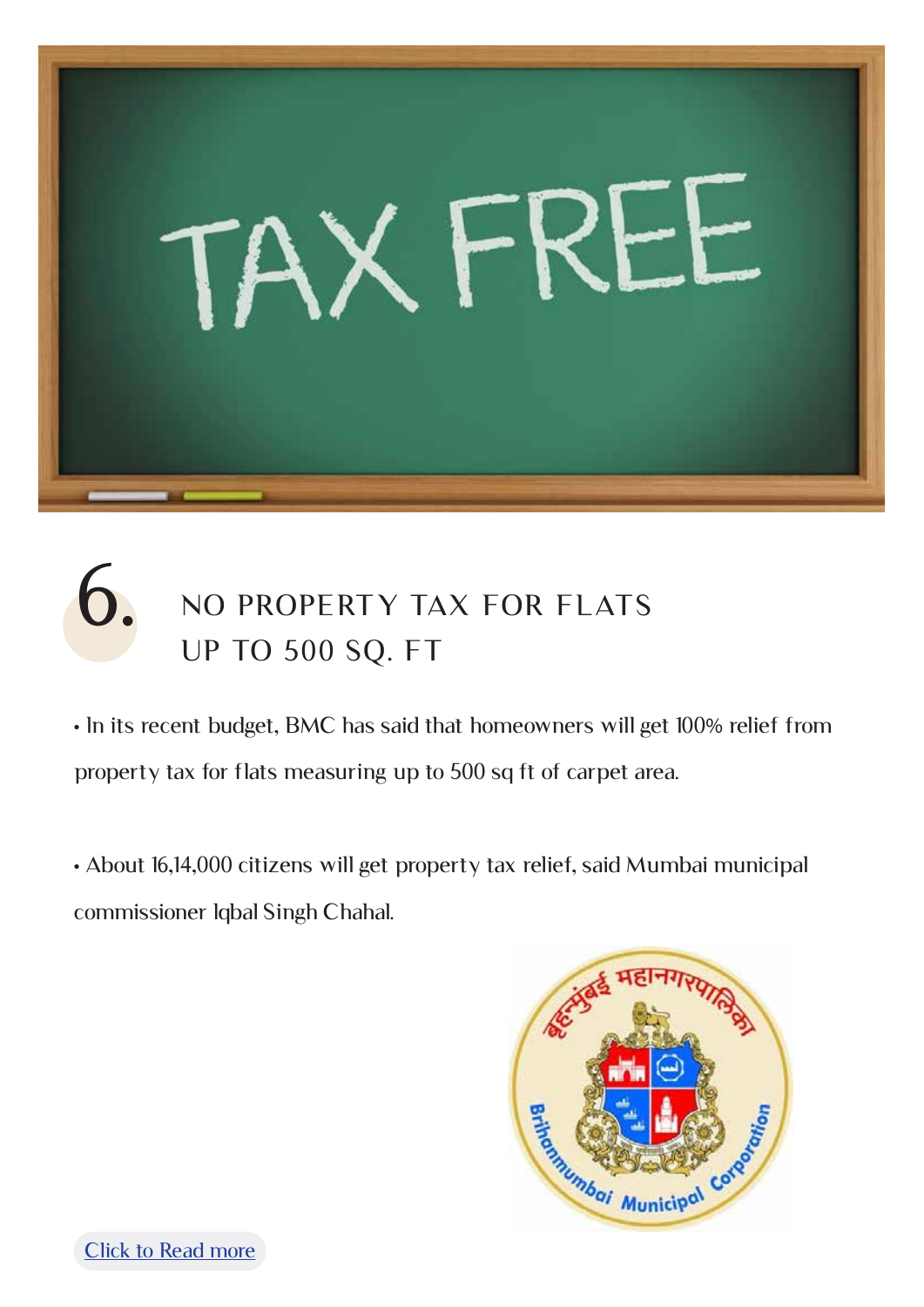

## LEARNING BOOST YOUR ONLINE VISIBILITY 7.

• Google's Digital Unlocked courses promise to help you make sure that customers find you online.

• The free course helps you learn how search engines and online advertising can connect you with customers.

• With four modules and an access time of three hours, the programme is designed for beginners.